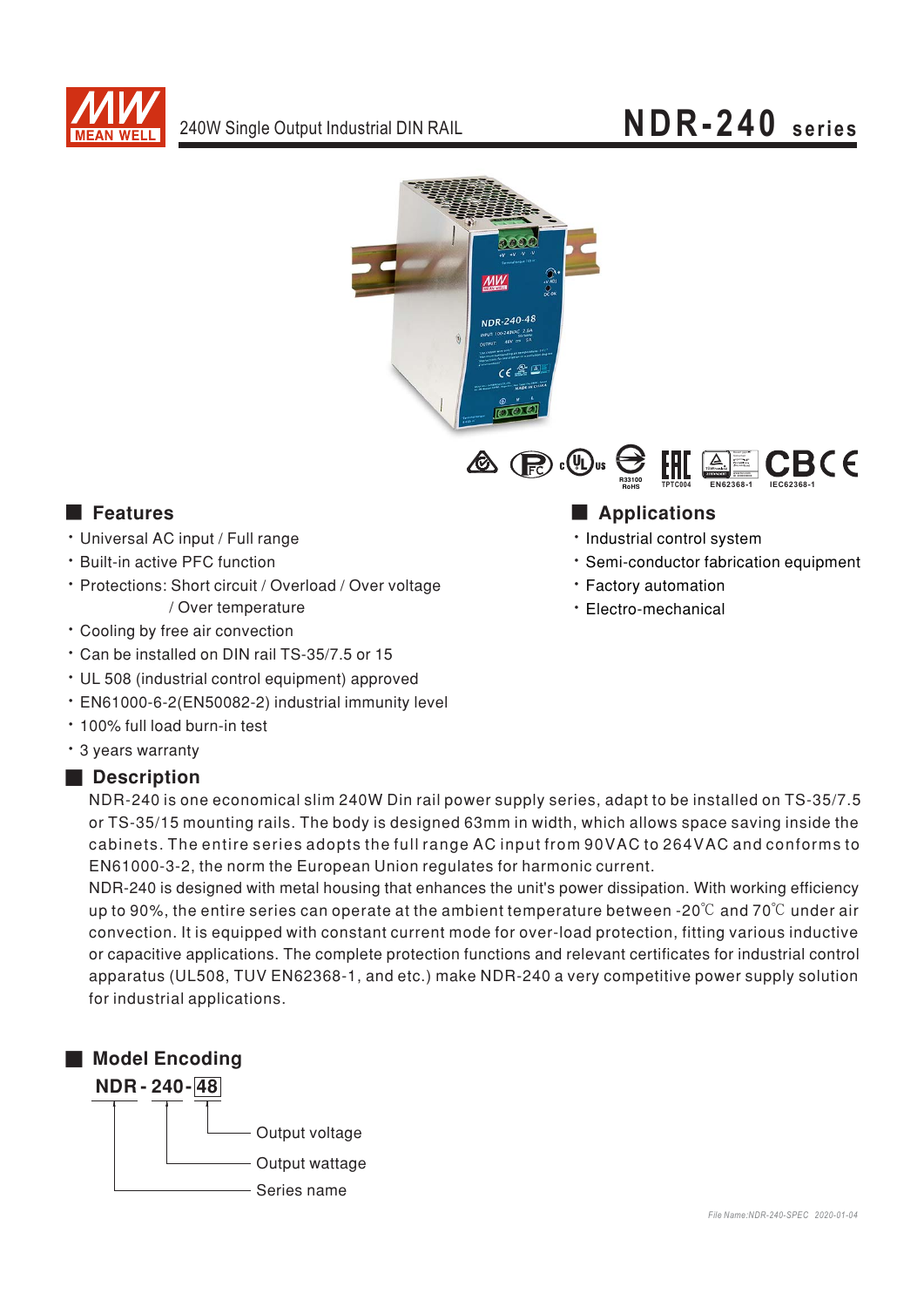

### **SPECIFICATION**

| <b>MODEL</b>        |                                                                                                                                                                                                                                                                                                                                                                                                                                                                                                                                                                                                                                                                                                                                                                                                                                                                                                                                                                                                                                                                                                                                                                        | NDR-240-24                                                                                                                              | NDR-240-48  |
|---------------------|------------------------------------------------------------------------------------------------------------------------------------------------------------------------------------------------------------------------------------------------------------------------------------------------------------------------------------------------------------------------------------------------------------------------------------------------------------------------------------------------------------------------------------------------------------------------------------------------------------------------------------------------------------------------------------------------------------------------------------------------------------------------------------------------------------------------------------------------------------------------------------------------------------------------------------------------------------------------------------------------------------------------------------------------------------------------------------------------------------------------------------------------------------------------|-----------------------------------------------------------------------------------------------------------------------------------------|-------------|
|                     | <b>DC VOLTAGE</b>                                                                                                                                                                                                                                                                                                                                                                                                                                                                                                                                                                                                                                                                                                                                                                                                                                                                                                                                                                                                                                                                                                                                                      | <b>24V</b>                                                                                                                              | 48V         |
| <b>OUTPUT</b>       | <b>RATED CURRENT</b>                                                                                                                                                                                                                                                                                                                                                                                                                                                                                                                                                                                                                                                                                                                                                                                                                                                                                                                                                                                                                                                                                                                                                   | 10A                                                                                                                                     | 5A          |
|                     | <b>CURRENT RANGE</b>                                                                                                                                                                                                                                                                                                                                                                                                                                                                                                                                                                                                                                                                                                                                                                                                                                                                                                                                                                                                                                                                                                                                                   | $0 - 10A$                                                                                                                               | $0 \sim 5A$ |
|                     | <b>RATED POWER</b>                                                                                                                                                                                                                                                                                                                                                                                                                                                                                                                                                                                                                                                                                                                                                                                                                                                                                                                                                                                                                                                                                                                                                     | 240W                                                                                                                                    | 240W        |
|                     | RIPPLE & NOISE (max.) Note.2 150mVp-p                                                                                                                                                                                                                                                                                                                                                                                                                                                                                                                                                                                                                                                                                                                                                                                                                                                                                                                                                                                                                                                                                                                                  |                                                                                                                                         | 150mVp-p    |
|                     | <b>VOLTAGE ADJ. RANGE</b>                                                                                                                                                                                                                                                                                                                                                                                                                                                                                                                                                                                                                                                                                                                                                                                                                                                                                                                                                                                                                                                                                                                                              | $24 - 28V$                                                                                                                              | $48 - 55V$  |
|                     | VOLTAGE TOLERANCE Note.3 $\pm$ 1.0%                                                                                                                                                                                                                                                                                                                                                                                                                                                                                                                                                                                                                                                                                                                                                                                                                                                                                                                                                                                                                                                                                                                                    |                                                                                                                                         | ±1.0%       |
|                     | <b>LINE REGULATION</b>                                                                                                                                                                                                                                                                                                                                                                                                                                                                                                                                                                                                                                                                                                                                                                                                                                                                                                                                                                                                                                                                                                                                                 | ±0.5%                                                                                                                                   | ±0.5%       |
|                     | <b>LOAD REGULATION</b>                                                                                                                                                                                                                                                                                                                                                                                                                                                                                                                                                                                                                                                                                                                                                                                                                                                                                                                                                                                                                                                                                                                                                 | ±1.0%                                                                                                                                   | ±1.0%       |
|                     | <b>SETUP, RISE TIME</b>                                                                                                                                                                                                                                                                                                                                                                                                                                                                                                                                                                                                                                                                                                                                                                                                                                                                                                                                                                                                                                                                                                                                                | 1500ms, 100ms/230VAC<br>3000ms, 100ms/115VAC at full load                                                                               |             |
|                     | <b>HOLD UP TIME (Typ.)</b>                                                                                                                                                                                                                                                                                                                                                                                                                                                                                                                                                                                                                                                                                                                                                                                                                                                                                                                                                                                                                                                                                                                                             | 22ms/115VAC at full load<br>28ms/230VAC                                                                                                 |             |
|                     | <b>VOLTAGE RANGE</b>                                                                                                                                                                                                                                                                                                                                                                                                                                                                                                                                                                                                                                                                                                                                                                                                                                                                                                                                                                                                                                                                                                                                                   | Note.4 90 ~ 264VAC<br>$127 - 370VDC$                                                                                                    |             |
| <b>INPUT</b>        | <b>FREQUENCY RANGE</b>                                                                                                                                                                                                                                                                                                                                                                                                                                                                                                                                                                                                                                                                                                                                                                                                                                                                                                                                                                                                                                                                                                                                                 | $47 \sim 63$ Hz                                                                                                                         |             |
|                     | POWER FACTOR (Typ.)                                                                                                                                                                                                                                                                                                                                                                                                                                                                                                                                                                                                                                                                                                                                                                                                                                                                                                                                                                                                                                                                                                                                                    | PF>0.98/115VAC, PF>0.95/230VAC at full load                                                                                             |             |
|                     | <b>EFFICIENCY (Typ.)</b>                                                                                                                                                                                                                                                                                                                                                                                                                                                                                                                                                                                                                                                                                                                                                                                                                                                                                                                                                                                                                                                                                                                                               | 88.5%                                                                                                                                   | 90%         |
|                     | <b>AC CURRENT (Typ.)</b>                                                                                                                                                                                                                                                                                                                                                                                                                                                                                                                                                                                                                                                                                                                                                                                                                                                                                                                                                                                                                                                                                                                                               | 1.3A/230VAC<br>2.5A/115VAC                                                                                                              |             |
|                     | <b>INRUSH CURRENT (Typ.)</b>                                                                                                                                                                                                                                                                                                                                                                                                                                                                                                                                                                                                                                                                                                                                                                                                                                                                                                                                                                                                                                                                                                                                           | 20A/115VAC<br>35A/230VAC                                                                                                                |             |
|                     | <b>LEAKAGE CURRENT</b>                                                                                                                                                                                                                                                                                                                                                                                                                                                                                                                                                                                                                                                                                                                                                                                                                                                                                                                                                                                                                                                                                                                                                 | <1mA/240VAC                                                                                                                             |             |
| <b>PROTECTION</b>   | <b>OVERLOAD</b>                                                                                                                                                                                                                                                                                                                                                                                                                                                                                                                                                                                                                                                                                                                                                                                                                                                                                                                                                                                                                                                                                                                                                        | 105 ~ 130% rated output power                                                                                                           |             |
|                     |                                                                                                                                                                                                                                                                                                                                                                                                                                                                                                                                                                                                                                                                                                                                                                                                                                                                                                                                                                                                                                                                                                                                                                        | Protection type : Constant current limiting, recovers automatically after fault condition is removed                                    |             |
|                     | <b>OVER VOLTAGE</b>                                                                                                                                                                                                                                                                                                                                                                                                                                                                                                                                                                                                                                                                                                                                                                                                                                                                                                                                                                                                                                                                                                                                                    | $29 - 33V$                                                                                                                              | $56 - 65V$  |
|                     |                                                                                                                                                                                                                                                                                                                                                                                                                                                                                                                                                                                                                                                                                                                                                                                                                                                                                                                                                                                                                                                                                                                                                                        | Protection type : Shut down o/p voltage, re-power on to recover                                                                         |             |
|                     | <b>OVER TEMPERATURE</b>                                                                                                                                                                                                                                                                                                                                                                                                                                                                                                                                                                                                                                                                                                                                                                                                                                                                                                                                                                                                                                                                                                                                                | Shut down o/p voltage, recovers automatically after temperature goes down                                                               |             |
|                     | <b>WORKING TEMP.</b>                                                                                                                                                                                                                                                                                                                                                                                                                                                                                                                                                                                                                                                                                                                                                                                                                                                                                                                                                                                                                                                                                                                                                   | -20 ~ +70 $^{\circ}$ C (Refer to "Derating Curve")                                                                                      |             |
| <b>ENVIRONMENT</b>  | <b>WORKING HUMIDITY</b>                                                                                                                                                                                                                                                                                                                                                                                                                                                                                                                                                                                                                                                                                                                                                                                                                                                                                                                                                                                                                                                                                                                                                | $20 \sim 95\%$ RH non-condensing                                                                                                        |             |
|                     | <b>STORAGE TEMP., HUMIDITY</b>                                                                                                                                                                                                                                                                                                                                                                                                                                                                                                                                                                                                                                                                                                                                                                                                                                                                                                                                                                                                                                                                                                                                         | $-40 \sim +85^{\circ}$ C, 10 ~ 95% RH                                                                                                   |             |
|                     | <b>TEMP. COEFFICIENT</b>                                                                                                                                                                                                                                                                                                                                                                                                                                                                                                                                                                                                                                                                                                                                                                                                                                                                                                                                                                                                                                                                                                                                               | $\pm$ 0.03%/°C (0 ~ 50°C)                                                                                                               |             |
|                     | VIBRATION                                                                                                                                                                                                                                                                                                                                                                                                                                                                                                                                                                                                                                                                                                                                                                                                                                                                                                                                                                                                                                                                                                                                                              | Component:10 ~ 500Hz, 2G 10min./1cycle, 60min. each along X, Y, Z axes; Mounting: Compliance to IEC60068-2-6                            |             |
|                     | <b>SAFETY STANDARDS</b>                                                                                                                                                                                                                                                                                                                                                                                                                                                                                                                                                                                                                                                                                                                                                                                                                                                                                                                                                                                                                                                                                                                                                | UL508, TUV EN62368-1, EAC TP TC 004, BSMI CNS14336-1 approved; (meet EN60204-1)                                                         |             |
| <b>SAFETY &amp;</b> | <b>WITHSTAND VOLTAGE</b>                                                                                                                                                                                                                                                                                                                                                                                                                                                                                                                                                                                                                                                                                                                                                                                                                                                                                                                                                                                                                                                                                                                                               | I/P-O/P:3KVAC I/P-FG:2KVAC O/P-FG:0.5KVAC                                                                                               |             |
| <b>EMC</b>          | <b>ISOLATION RESISTANCE</b>                                                                                                                                                                                                                                                                                                                                                                                                                                                                                                                                                                                                                                                                                                                                                                                                                                                                                                                                                                                                                                                                                                                                            | I/P-O/P, I/P-FG, O/P-FG:>100M Ohms / 500VDC / 25°C/ 70% RH                                                                              |             |
| (Note 4)            | <b>EMC EMISSION</b>                                                                                                                                                                                                                                                                                                                                                                                                                                                                                                                                                                                                                                                                                                                                                                                                                                                                                                                                                                                                                                                                                                                                                    | Compliance to EN55032 (CISPR32), EN61204-3 Class B, EN61000-3-2,-3, EAC TP TC 020, CNS13438                                             |             |
|                     | <b>EMC IMMUNITY</b>                                                                                                                                                                                                                                                                                                                                                                                                                                                                                                                                                                                                                                                                                                                                                                                                                                                                                                                                                                                                                                                                                                                                                    | Compliance to EN61000-4-2,3,4,5,6,8,11, EN55024, EN61000-6-2 (EN50082-2), EN61204-3, heavy industry level, criteria A,<br>EAC TP TC 020 |             |
|                     | <b>MTBF</b>                                                                                                                                                                                                                                                                                                                                                                                                                                                                                                                                                                                                                                                                                                                                                                                                                                                                                                                                                                                                                                                                                                                                                            | MIL-HDBK-217F (25°C)<br>230.2K hrs min.                                                                                                 |             |
| <b>OTHERS</b>       | <b>DIMENSION</b>                                                                                                                                                                                                                                                                                                                                                                                                                                                                                                                                                                                                                                                                                                                                                                                                                                                                                                                                                                                                                                                                                                                                                       | 63*125.2*113.5mm (W*H*D)                                                                                                                |             |
|                     | <b>PACKING</b>                                                                                                                                                                                                                                                                                                                                                                                                                                                                                                                                                                                                                                                                                                                                                                                                                                                                                                                                                                                                                                                                                                                                                         | 1Kg; 12pcs/13Kg/1.1CUFT                                                                                                                 |             |
| <b>NOTE</b>         | 1. All parameters NOT specially mentioned are measured at 230VAC input, rated load and $25^{\circ}$ C of ambient temperature.<br>2. Ripple & noise are measured at 20MHz of bandwidth by using a 12" twisted pair-wire terminated with a 0.1uf & 47uf parallel capacitor.<br>3. Tolerance: includes set up tolerance, line regulation and load regulation.<br>4. Derating may be needed under low input voltage. Please check the derating curve for more details.<br>5. Installation clearances: 40mm on top, 20mm on the bottom, 5mm on the left and right side are recommended when loaded permanently with full power.<br>In case the adjacent device is a heat source, 15mm clearance is recommended.<br>6. The power supply is considered a component which will be installed into a final equipment. The final equipment must be re-confirmed that it still meets<br>EMC directives. For guidance on how to perform these EMC tests, please refer to "EMI testing of component power supplies."<br>7. The ambient temperature derating of 3.5°C/1000m with fanless models and of 5°C/1000m with fan models for operating altitude higher than<br>2000m(6500ft). |                                                                                                                                         |             |
|                     | (as available on http://www.meanwell.com)                                                                                                                                                                                                                                                                                                                                                                                                                                                                                                                                                                                                                                                                                                                                                                                                                                                                                                                                                                                                                                                                                                                              |                                                                                                                                         |             |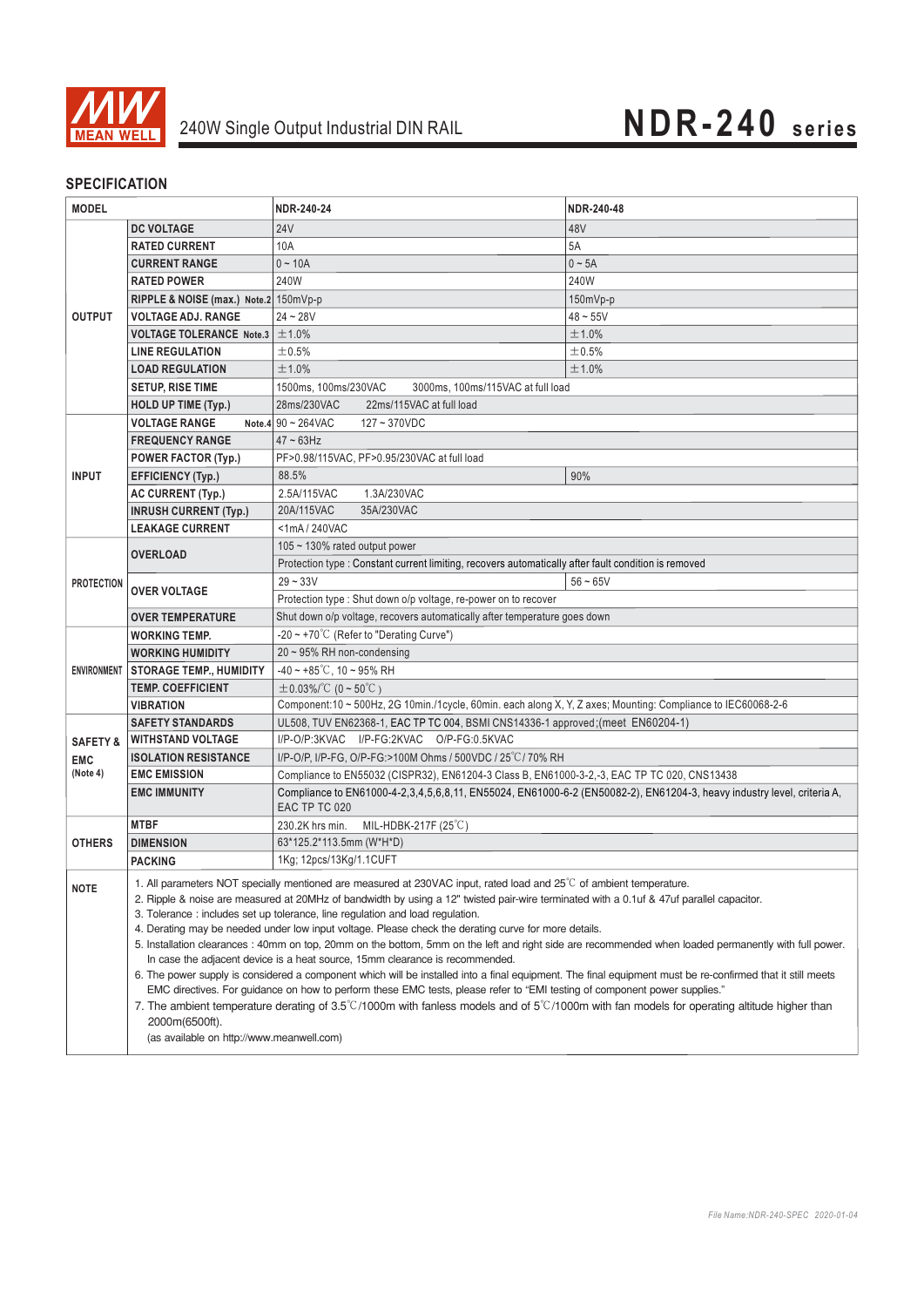

## 240W Single Output Industrial DIN RAIL **NDR-240 series**